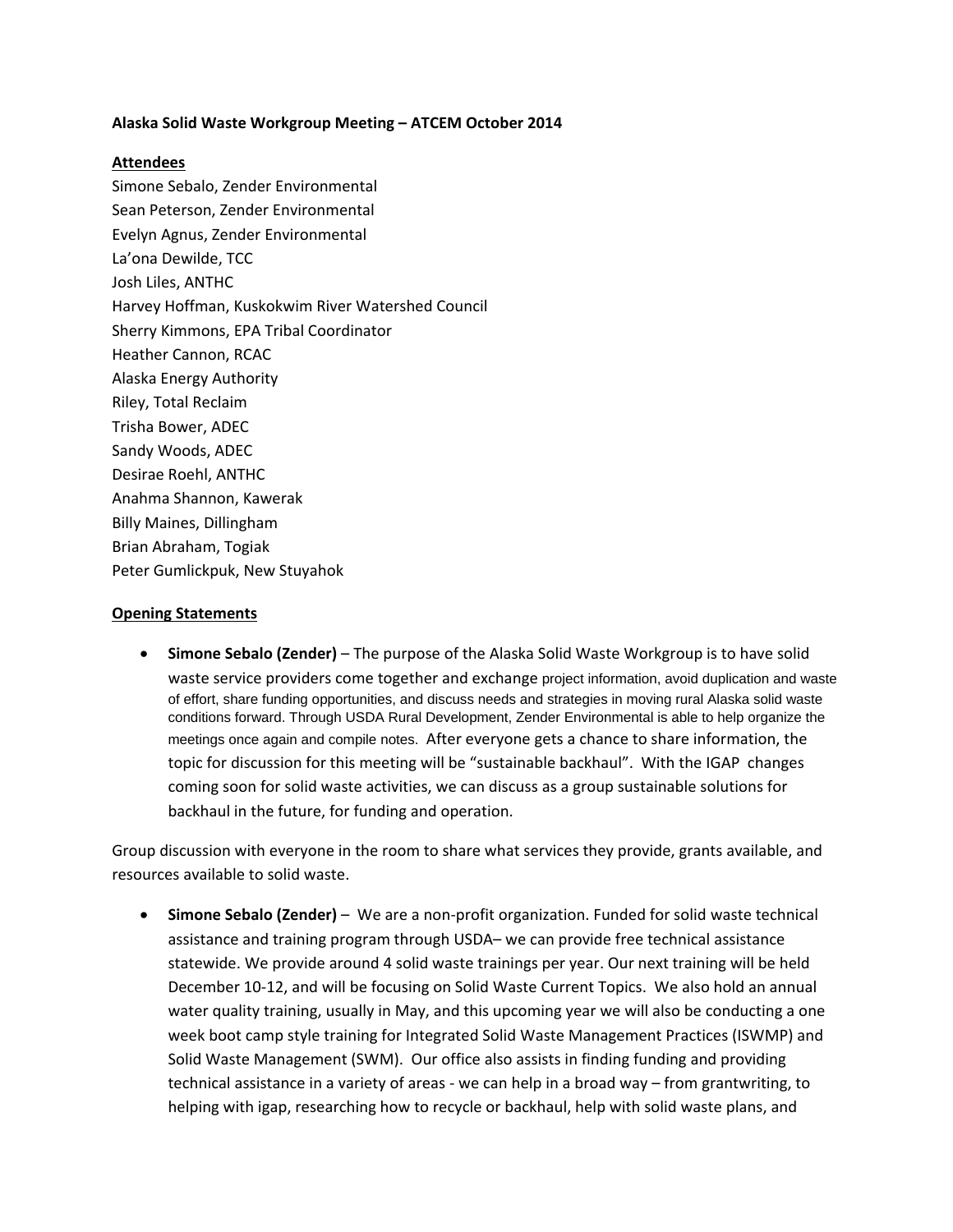beyond. We also assist in putting together applications for USDA grant. In addition, we also manage the Environmental Protection Agency (EPA) funded Community Environmental Demonstration Project (CEDP) grant (co-manage with ANTHC). The CEDP allows for several small grants (\$5,000 to \$20,000) to be distributed to projects on an annual basis. We also offer the Rural Alaska Community Environmental Job Training Program (RACEJT) where we provide a variety of training including HAZWOPER, confined space, etc. for unemployed or underemployed community members. We also assist with placing our trainees into jobs. Applications are due November  $5<sup>th</sup>$  for that program.

- **La'ona DeWilde (TCC)** We help communities apply for grants. We are using GIS software to map existing, landfills locating sites for new landfills, and keeping track for storage locations for backhaul items. Free GIS available for federally recognized tribes. We can provide free training for GIS use. Applications for any interested. We also provide annual solid waste trainings.
- **Josh Liles (ANTHC) – We are looking to conduct public health infrastructure** surveys in the Anchorage Service Unit; primarily road system communities. We are also looking at aligning our surveys with DECs Solid Waste Index.
- **Harvey Hoffman (Kuskokwim River Watershed Council, Solid Waste Coordinator)** I will be assisting communities with Landfills, backhaul, and water quality. I have attended two trainings with Zender this summer to prepare for this role.
- **Sherry Kimmons (EPA Tribal Coordinator)** I wanted to discuss IGAP changes that are planned for the near future. We will be operating under a new GAP guidance and we are in the first of two years of transition period. EPA headquarters decided to switch from exceptions to transition period. FY15 and FY16 solid waste spending will be allowed but beginning October  $1<sup>st</sup>$ 2016 no longer allowed. Exceptions will still be allowed, however, only in rare circumstances. Will still be able to perform test drive of a program (trying a collection program), initial purchases of equipment (vehicles, burn units, crushers, balers, etc.), construction equipment used to run program, construct/repair/upgrade equipment and facilities (transfer station, recycling center, etc.). Potential ways to create sustainable solid waste programs
	- o Develop IWMP
	- o Partnering with other tribes, entities
	- o Implementing a fee structure
	- o In‐kind word service options
	- o Investment of revenues to pay for solid waste program
	- o Bundle solid waste bills with utility bills

We are looking for more ideas and creative solutions.

- **Heather Cannon (RCAC)** We offer solid waste technical assistance and funding opportunities for approximately 4 projects annually. We also have recycling grant applications.
- **Alaska Energy Authority** We are looking at how to get cardboard made into heating pellets and how to get funding for this type of recycling program resource development.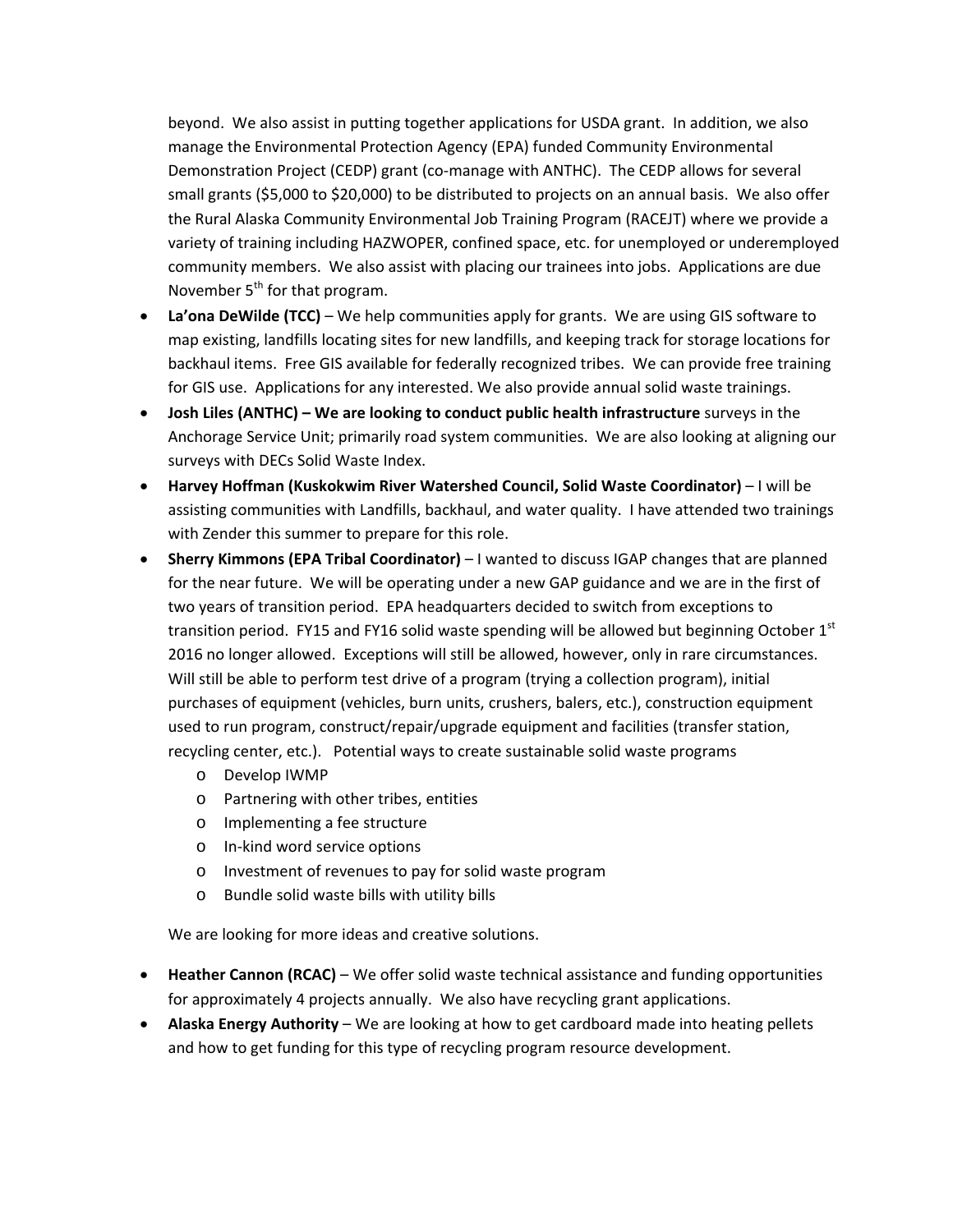- **Riley, Total Reclaim** We are Recyclers of a variety of items (electronic waste, lights, batteries, and more). We can also point you in the right direction to find answers. We can help a little on logistical support to ship out recyclable items, packaging guidelines, and training.
- **Trisha Bower (ADEC)** We provide a variety of technical assistance. Solid Waste Index provides ideas on how to make improvements. We can also help by writing support letters for Grants and provide direction for questions if we can't help. We review design and engineering plans for new landfills and can help with recycling questions. Additionally, we can help track down unknown hazardous substances at landfills.
- **Sandy Woods (ADEC)** We can help you figure out new ideas. Help get your landfills permitted. Help you fill out applications and compile associated documents. Your inspection score does not reflect if you are landfill is able to get a permit.
- **Desirae Roehl (ANTHC)** We provide technical support and training services to tribes. We also provide IGAP support, LEO, climate change health assessments, and are delving into solid waste work this upcoming year. We will work with tribes about collection methods and will study what works as far as fee systems.

## **Backhaul Discussion**

- **Simone Sebalo (Zender)** We have worked with several communities over the last few years assisting with backhaul. *Backhaul Lessons Learned handed out*. Planning for backhaul for next summer should start now, the earlier the better. Our website provides several backhaul documents and videos to assist with backhaul planning and implementation (i.e. packaging, labels, contacts, etc.). Unmet need grants (IGAP) could be applied for to help with backhaul before IGAP rules change. RuralCap has a solid waste grant out now ending Nov 17th, which can be used for a variety of needs for solid waste (including backhaul). This is the last year of the grant (Ruralcap) and they need to spend out all of their money. With that I will turn it over to the group to discuss ideas for sustainable backhaul.
- **Desirae Roehl (ANTHC)** To answer the question concerning the CEDP Grant that ANTHC and Zender co‐manage ‐ funding is provided by the EPA and the final year for that grant is this coming year. We are not sure if the EPA is going to continue to provide that set of funding. We are hopeful and optimistic but the funding levels have been reduced and we cannot guarantee that the funding will be available next year. Keep checking in with ANTHC and Zender. The project has to be a demonstration project. We cannot help you form those projects once funding has been announced. We can work with you prior to the announcement but not after. Funding amounts have varied and depends on the funding available.
- **Comment from attendee** Perhaps a coordinated backhaul with several communities backhauling and stockpiling in one area until it is worth the recycler's time and then have them collect the items. If there is enough metal and scrap metal to make money they will pick it up. One village might not have enough material but if the backhaul material from several communities is staged at a central location it may be worthwhile for Schnitzer.
- **Simone Sebalo (Zender)** Agreed. Inventories are important to know how much material you have and are important for transport and to coordinate efforts with other communities. And can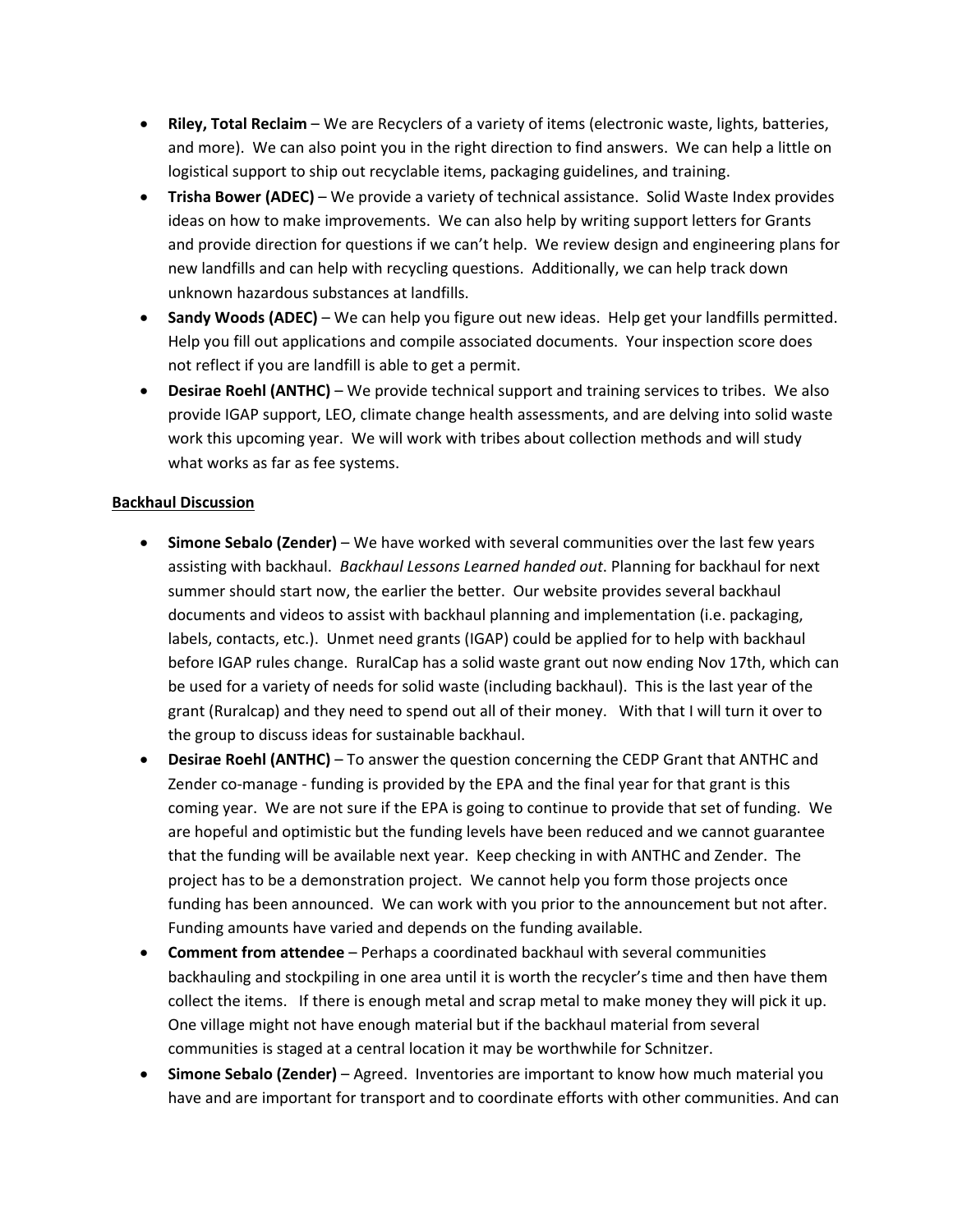help you figure out if you have enough materials that you can get money back from and off‐set your transport or recycling fees. Has anyone been able to reduce costs and shipping?

- **Anahma Shannon (Nome)** We started our program 5 years ago. I started by approaching all the transporters and negotiated lower rates. Appealed to them until they agreed. Bering air has been backhauling from villages into Nome for free. I collect and consolidate the materials in connexs and then prepare them for shipping when I have enough material. I then approached the barge companies and negotiated 2 free vans and  $\frac{1}{2}$  off a battery van. I make back the money from sending batteries. By negotiating with transporters and recyclers I have been able to have a successful backhaul program. Everetts Air Cargo has provided lower rates and are looking at a pilot program for free backhaul. Make sure you talk to the right person at the company, and keep trying. Alaska Logistics is the barge company that works with Nome, but Northland has also been known to provide deals. You have to talk to the right person and develop a positive relationship.
- **Billy Maines (Dillingham)** I have gotten free vans from Northland for recycling (e-waste and fish web). I ship them to Seattle, and Northland provides vans and they pay 50% of the shipping costs. Fish web gets money back (plastic) to offset costs. Also Total Reclaim gives discounts due to continued business. Maintenance backhaul versus large backhaul can be cheaper if you are getting free shipping from carriers. Depends on the partnerships you deal with. Little bit of work but it is worth it. Linden is not selling connexs right now; they are inventorying assets before making decisions.
- **Brian Abraham (Togiak) –** I need to connect with Barges and Tenders.
- **Billy Maines (Dillingham)** If you know Tenders are coming up you can get equipment shipped up and down from Seattle for free.
- **Simone Sebalo (Zender)** Similar experience, worked with several communities and Northland. Called Northland and they were able to donate connexs after paying for the first one.
- **Anahma Shannon (Nome)** It is important to get deals in writing so you don't get burned later on. Send an email saying you are following up on your previous conservation.
- **Simone Sebalo (Zender)** Example MOAs, including one of Anahma's, are available on our Zender website if anyone is looking for example wording.
- **Peter Gumplickpuk (New Stuyahok)** You can also get connexs from companies doing work in the villages. It is always good to ask company what they are going to do with the Connexs and then ask for a letter stating that they are giving it to you. Same with Pallet barges. You have to ask to get free items. Doesn't hurt to ask.
- **Anahma Shannon (Nome)** Another good suggestion, you can suggest that they can write off the connexs as a loss or as a donation.
- **Billy Maines (Dillingham)** Remember the Plenary Session, and what Lisa Murkowski said (adopt‐a‐barge). Remind her of what she said. She talked about backhaul. This is a country wide problem. Keep reminding her of her comments. Write letters and reach out. Remember we are the ones who put her in there and we have to remind our people in DC of our needs. Phones calls, emails, letters, etc. Squeaky wheel gets the grease. Another thing, numerous